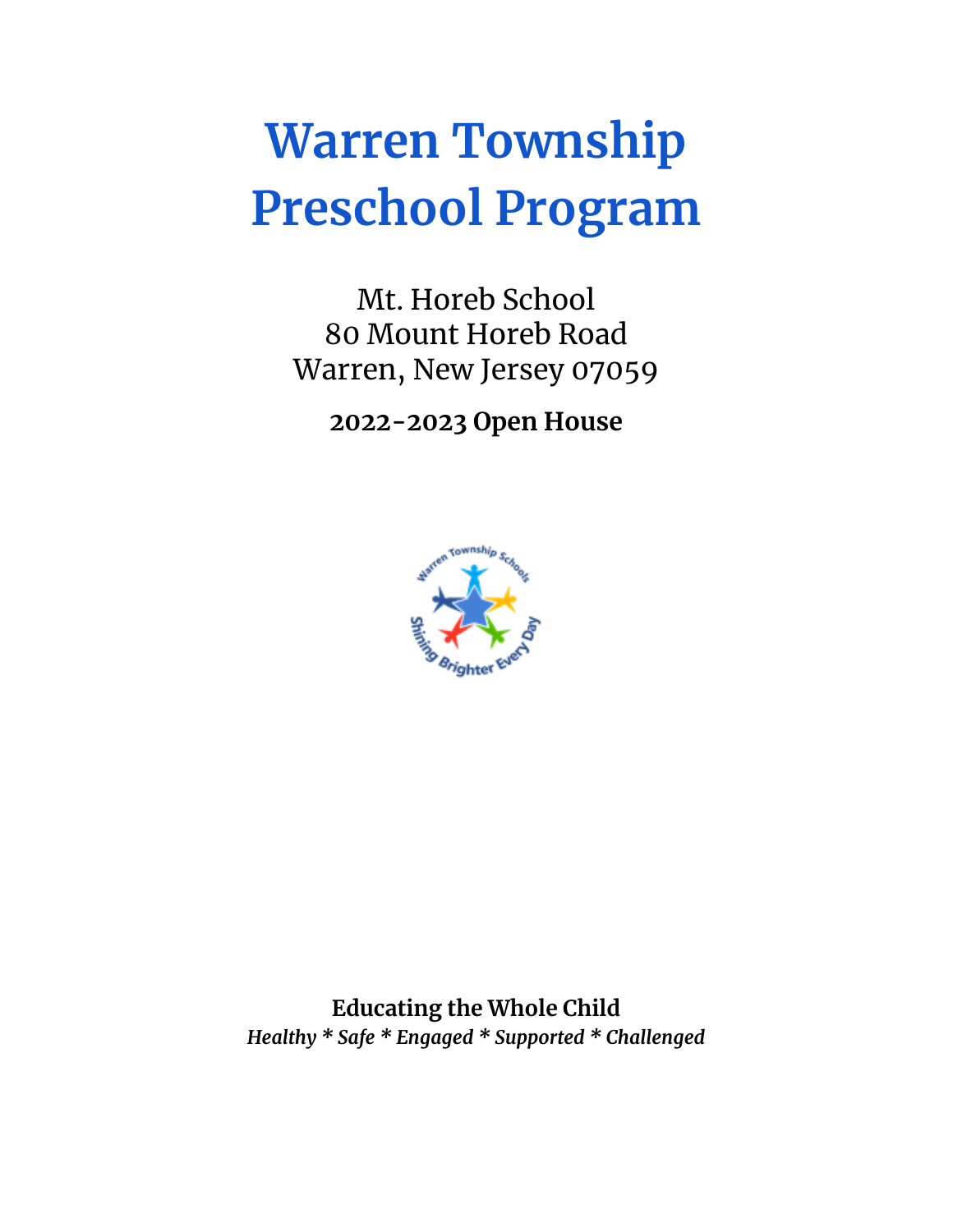# **About the Program**

The preschool program follows the Creative Curriculum for Preschool, a whole-child curriculum aligned with the NJ Preschool Teaching & Learning standards. Our program serves children who are typically developing and those with special needs. Learning is built into every experience through in-depth, project-based investigations of everyday topics, with a focus on the skills and concepts that are most important for kindergarten readiness and school success.

## **2021-2022 Full Day Pilot**

The summary and evaluation of our full day pilot program was presented at the January 24th board meeting. It is our intent to run a full day program in the 22-23 school year, pending board approval on February 7th.

# **2022-2023 Eligibility and Acceptance**

- To be an eligible 3 year old, your child must be born between 10/2/18-10/1/19
- To be an eligible 4 year old, your child must be born between 10/2/17-10/1/18
- Students must be toilet trained by the start of the school year

Acceptance into the program will be determined by a lottery that will be held during the week of January 31, 2022. <sup>A</sup> student presently enrolled in Warren Township Preschool as <sup>a</sup> 3-year old will be given preference for enrollment as <sup>a</sup> returning student the following school year.

### **2022- 2023 Lottery**

The lottery [application](https://forms.gle/RutZSeywRJg9Bg6f6) will be available on our website, [www.warrentboe.org,](http://www.warrentboe.org) during the week of January 24th and must be submitted no later than January 28, 2022. In order to be eligible for the lottery, proof of residency and a copy of the child's birth certificate must be submitted together with the completed application. A waitlist will be maintained for applications received after January 28, 2022. If a spot becomes available, students will be accepted in the order in which they applied.

A non-refundable check deposit of \$750 will be required for acceptance of placement in the program. All checks should be made **payable to Warren Township Schools** and submitted to the Department of Special Services, 213 Mount Horeb Road, Warren NJ 07059.

Upon acceptance, if you choose to withdraw from the Warren Township Preschool Program and the request is not received by June 30, 2022, you are responsible for the annual tuition charge of \$7,500.

# **Tuition Schedule** (pending board approval)

- Deposit (\$750) due February 11, 2022
- First half of year payment (\$3750) due by September 1, 2022
- Second half of year payment (\$3000) due by January 15, 2023

For further information, please contact Melissa Smolenski, Supervisor of Special Education and Preschool Administrator at 908-753-5300 ext. 5720 or msmolenski@warrentboe.org